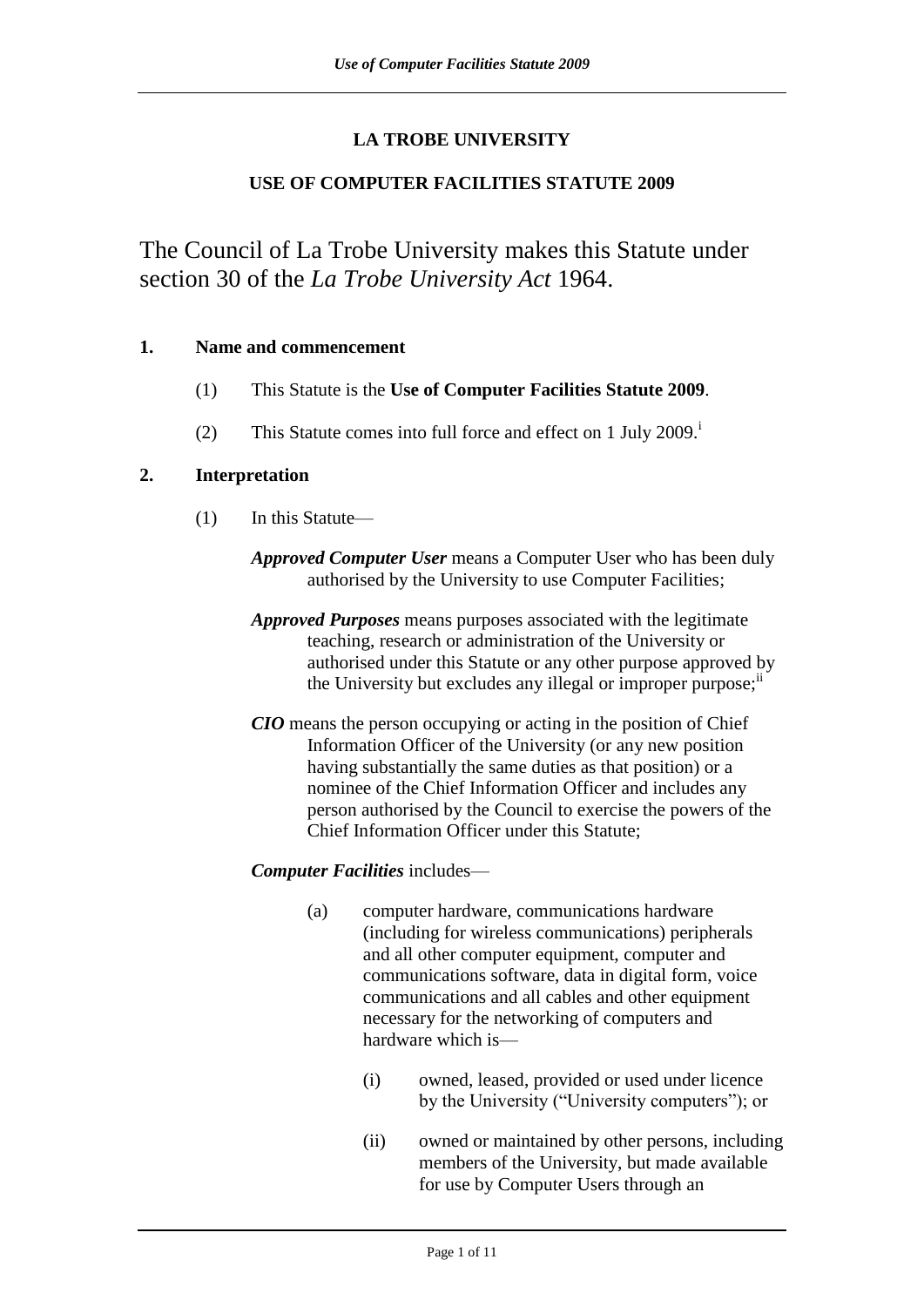agreement with the University;

- (b) online services, hosted or communications services (including wireless communications) provided by the University including internet, intranet and e-mail services; and
- (c) all other computing and communications services wherever situated where access is by means of computer facilities referred to in paragraphs (a) and (b) of this definition;
- *Computer Program* has the same meaning as *computer program* has in the *Copyright Act* 1968 (Cth);
- *Computer User* means a person using Computer Facilities;
- *Intellectual Property Laws* means any law of the Victorian or Commonwealth Parliament creating or regulating intellectual property rights;
- *Privacy Laws* means all laws for the protection of privacy and personal information to which the University is subject;
- *Prohibited Content* means material the creation, publication, transmission, display, making available, sale or possession of which is prohibited or restricted under any law of the Commonwealth or Victorian Parliament;
- *Restricted Access System* means any adult verification system developed by the University to restrict access to adult material on the Internet to persons who are 18 years or older;
- *Secret Information* means information such as a password or a private cryptographic key or other identifier which a Computer User is intended to keep secret and which is used by the Computer User (whether or not in conjunction with the Computer User's Username or a Token) to log-in or to access Computer Facilities in accordance with the Computer User's level of access privileges;
- *Technological Protection Measure* has the same meaning as *technological protection measure* has in the *Copyright Act* 1968 (Cth);
- *Token* means a hardware device (including a card or USB key) which a Computer User is required to use to log-in or to access Computer Facilities in accordance with the Computer User's level of access privileges (whether or not used in conjunction with a Username or Secret Information);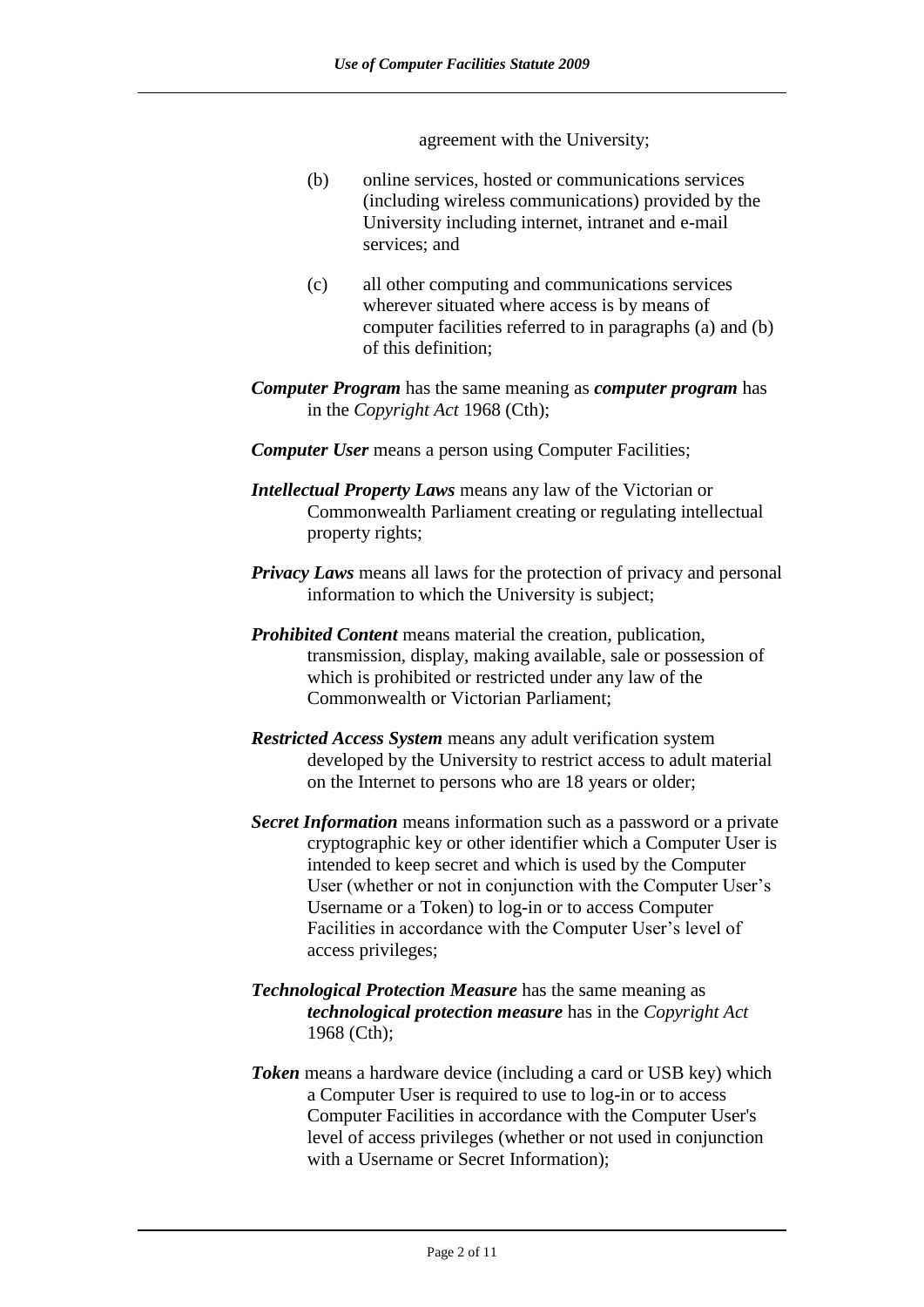- *University Network* means the network of University computers and all hardware and Computer Programs and other infrastructure necessary for the operation of the network;
- *University Procedures and Policies* includes, without limitation, the University's Policies and Procedures on Harassment, Sexual Harassment and Discrimination and procedures and policies on the use of Computer Facilities issued by the University from time to time;
- *Username* means the username allocated to a Computer User by the University at the time of the establishment of the Computer User's computer account which (whether or not in conjunction with the Computer User's Secret Information or a Token), enables the Computer User to log-in or to access Computer Facilities in accordance with the Computer User's level of access privileges.
- (2) The provisions of the *Copyright Act* 1968 (Cth) are taken to be incorporated into this Statute to the extent necessary to give full meaning and effect to the definitions of *Computer Program* and *Technological Protection Measure* set out in subsection (1).

# **3. Availability of Computer Facilities**

- (1) A person must not use the Computer Facilities unless the person is an Approved Computer User.
- (2) A Computer User must—
	- (a) use the Computer Facilities for Approved Purposes only;
	- (b) when using Computer Facilities, comply with all relevant laws, Statutes and regulations.<sup>iii</sup>

# **4. Charges for use of Computer Facilities**

- (1) The University may determine any charges payable for use of any Computer Facilities and shall publish any such charges in a form readily available to Computer Users.
- (2) A Computer User shall pay any charge as so determined in relation to the use of any Computer Facilities.

# **5. Computer access**

(1) Unless otherwise determined by the CIO, a Computer User shall obtain a computer account prior to the Computer User's initial use of any Computer Facilities.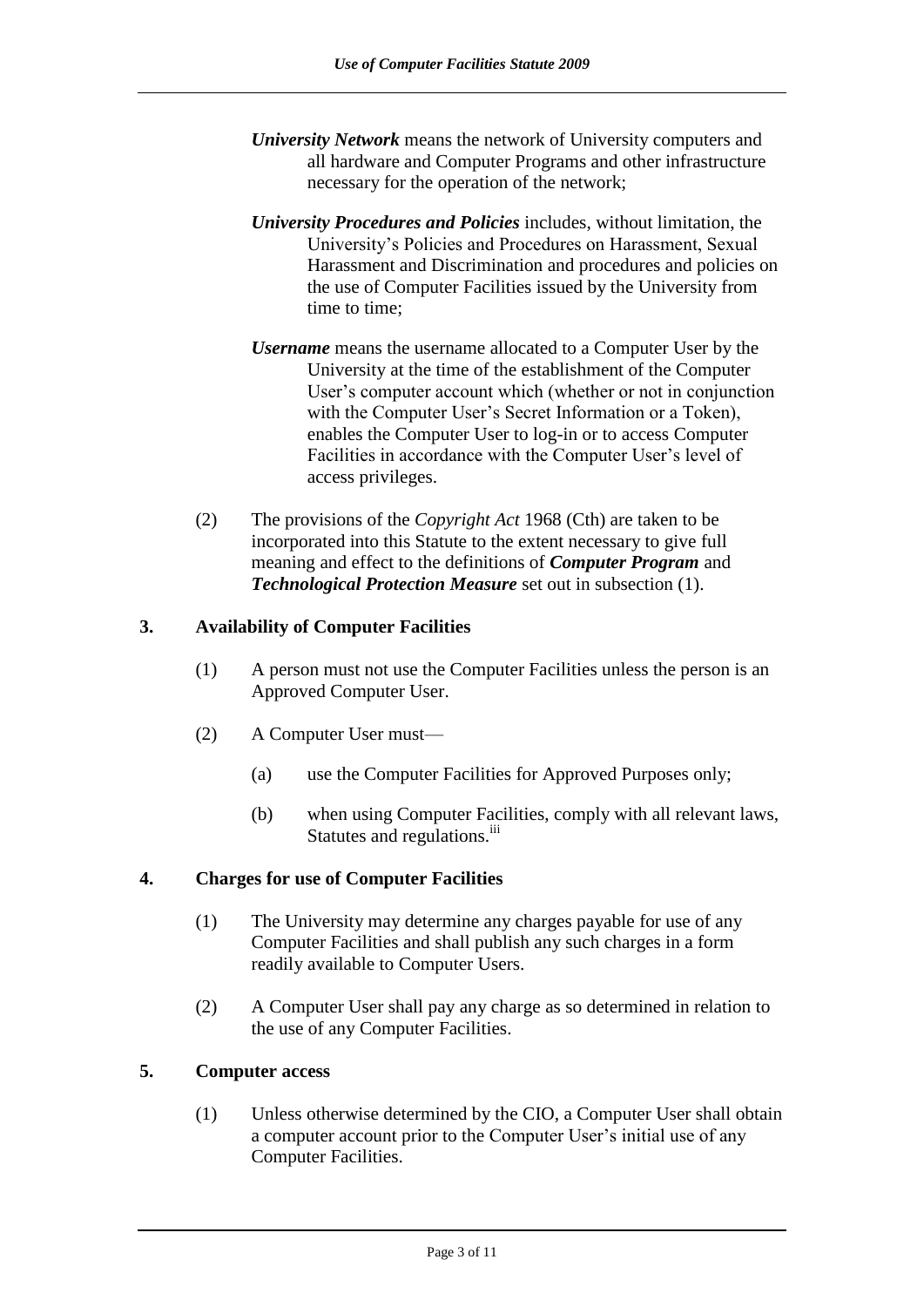- (2) A Computer User shall use Computer Facilities within the limits of the access privileges granted to the Computer User and in compliance with any Restricted Access System developed by the University.
- (3) A Computer User must not provide—
	- (a) his or her Username or Secret Information; or
	- (b) any identifier allocated to the Computer User as part of a Restricted Access System; or
	- (c) a Token allocated to the Computer User—

to any other person, unless authorised to do so by the CIO.

### **6. Restrictions on use of Computer Facilities**

- (1) A Computer User must not—
	- (a) use another person's computer account despite any permission from the account holder unless it is a special group account authorised by the CIO;
	- (b) use any Computer Facilities which the Computer User is not authorised to use;
	- (c) use Computer Facilities other than in accordance with any reasonable directions of the University;<sup>iv</sup>
	- (d) use Computer Facilities to infringe any Intellectual Property rights or to contravene any Intellectual Property Laws;
	- (e) without the permission of the owner, copy, rename, change, examine or delete files or content belonging to another Computer User or any other person;
	- (f) use terminals, computer equipment, network devices or any other associated equipment in an unauthorised or unlawful manner;
	- (g) collect, remove or discard any computer output without the owner's permission;
	- (h) without the written permission of the CIO, use Computer Facilities for the purpose of private profit making or other private commercial activities;
	- (i) use the Computer Facilities in any way that may damage the Computer Facilities or interfere with or interrupt the Computer Facilities or any other telecommunications network, equipment, facilities or cabling whether controlled or used by the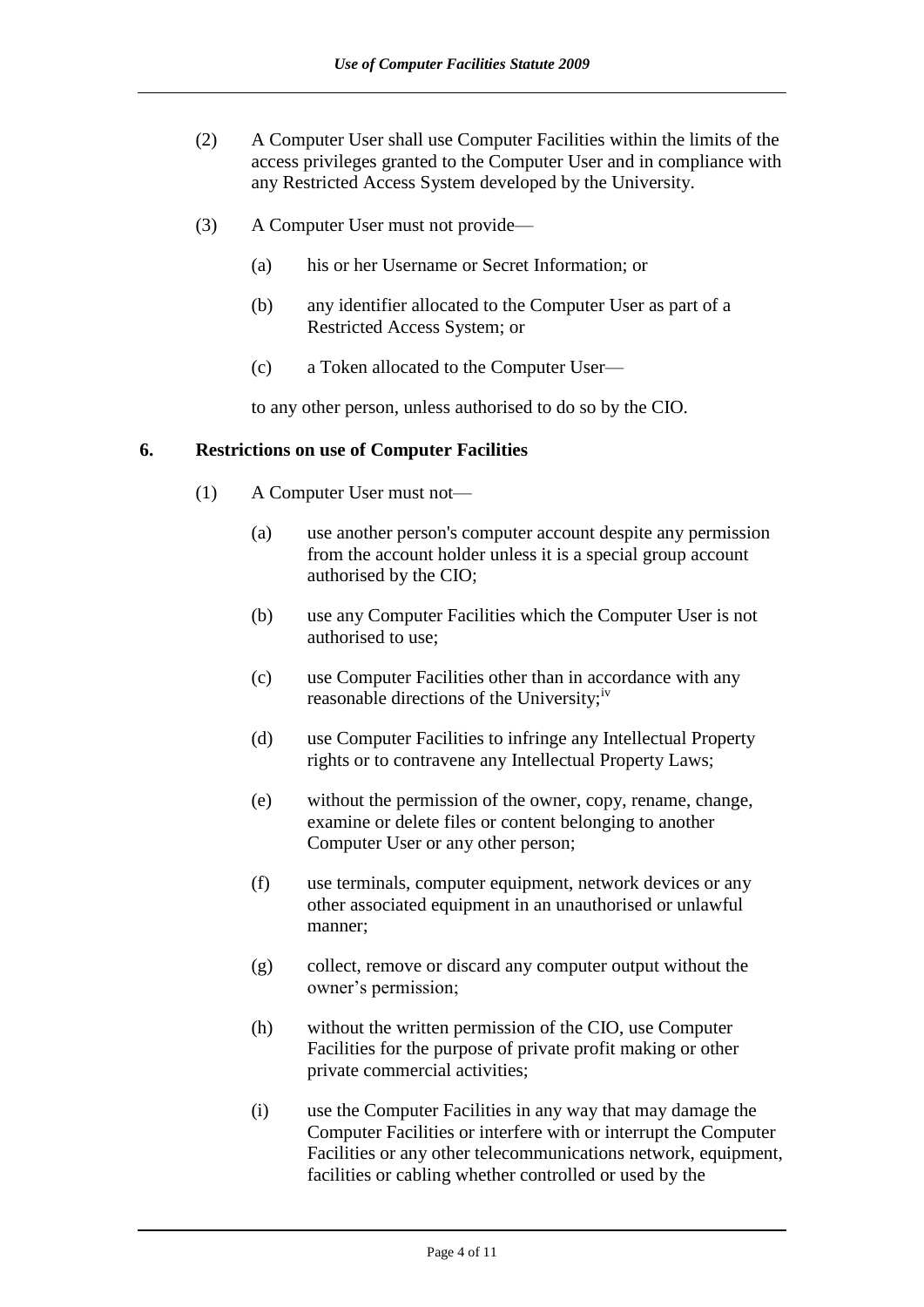University or not, or any other supplier of telecommunications services:<sup>v</sup>

- (j) use the Computer Facilities in any way that may damage any property or injure or kill any person;
- (k) use Computer Facilities to transmit, publish or communicate any defamatory, offensive, abusive, harassing, objectionable, fraudulent, indecent or menacing material;
- (l) use Computer Facilities to make any hoax call, including calls to an emergency service;
- (m) use Computer Facilities to violate or infringe any duty or obligation owed to any person under law;
- (n) use Computer Facilities to send unsolicited commercial e-mail;
- (o) use Computer Facilities to engage in sexual harassment or racial discrimination;<sup>vi</sup>
- (p) use Computer Facilities to transmit, distribute or make available online any internal e-mail communication or other materials prepared for use within the University to persons external to the University unless expressly authorised;
- (q) use Computer Facilities to make an unauthorised disclosure of any confidential information of the University;
- (r) use Computer Facilities to harass or interfere with the work of other Computer Users;
- (s) use Computer Facilities to misrepresent himself or herself as another person online;
- (t) use Computer Facilities to create, download, store, transmit, distribute, publish, display or make available on-line content which is Prohibited Content, unless in compliance with any restrictions imposed by the law regulating such content;
- (u) use Computer Facilities to reproduce, download, transmit, distribute, publish or make available online any Computer Program or other copyright material unless—
	- (i) authorised by law; or
	- (ii) with the express permission of the copyright owner and in compliance with the terms of any applicable copyright licence or notice,

and shall ensure that the terms of any applicable copyright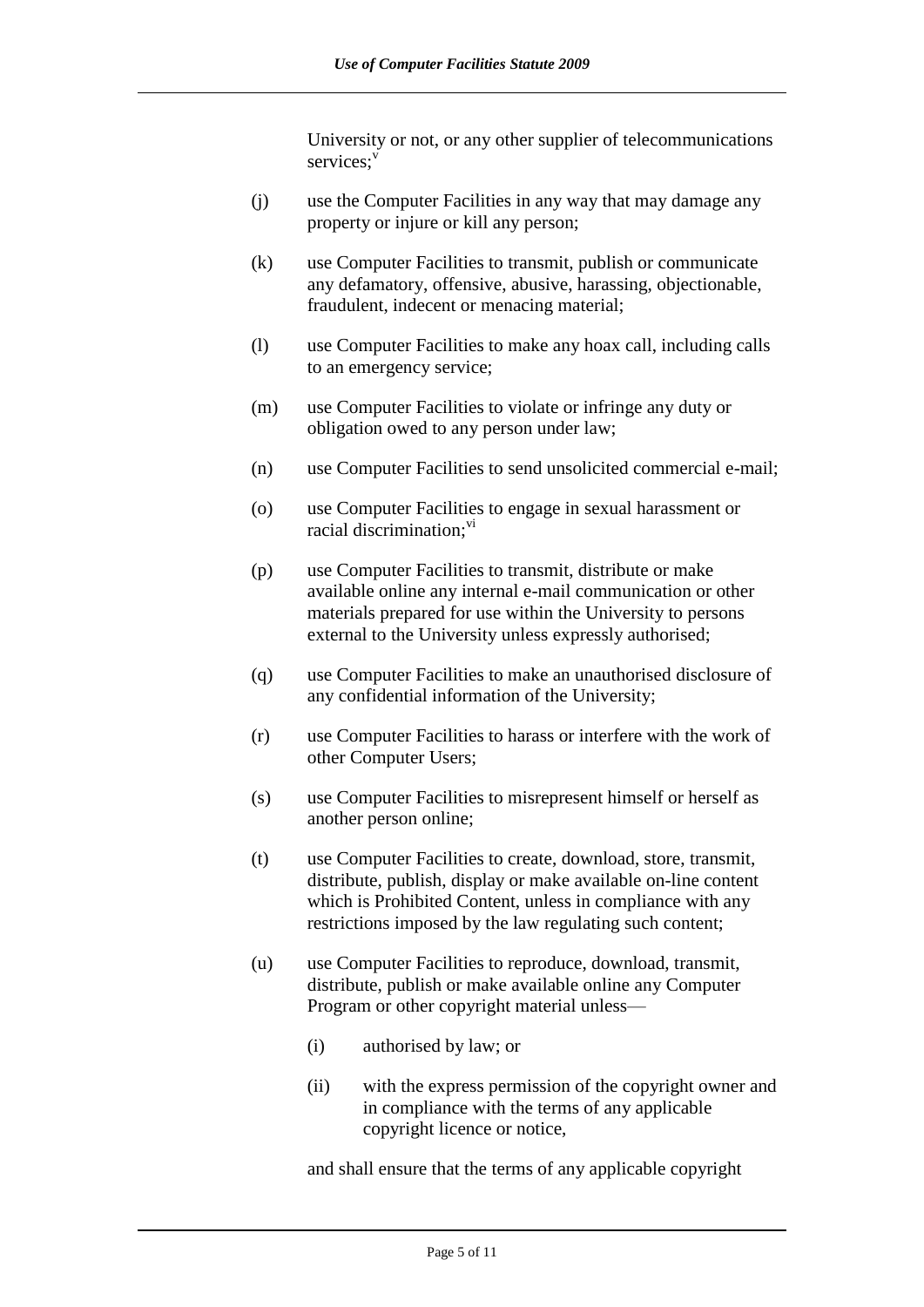licence or notice are communicated to any person to whom the copyright material is transmitted, distributed, published or made available; or

(v) use Computer Facilities to engage in any other conduct prohibited by law or in breach of any Statute or regulations.<sup>vii</sup>

#### **Note:**

A contravention of subsection (1) by a student would constitute *general misconduct* within the meaning of section 4 of the **General Misconduct Statute 2009**.

- (2) A person must not—
	- (a) without the permission of the CIO, copy, rename, change, examine or delete files or content belonging to or controlled by the University;
	- (b) attempt to discover or use a Computer User's Secret Information or Token or to circumvent any Restricted Access System;
	- (c) reproduce, decompile, reverse engineer, disclose or transfer any Computer Program provided by the University without the written permission of the CIO;
	- (d) do, or attempt to do, any of the following—
		- (i) modify Computer Facilities;
		- (ii) obtain extra resources without authorisation;
		- (iii) degrade the performance of any System;
		- (iv) circumvent the restrictions associated with any Computer System, Computer Account, Network Service or Technological Protection Measure;

### **Note:**

See subsection (4) below regarding the interpretation of capitalised terms used in paragraph (d) above.

- (e) tamper or attempt to tamper with any filtering software installed by the University on any Computer Facilities for the screening of Prohibited Content;
- (f) use any networks or Computing Facilities at other sites connected to the University Network in an unauthorised or unlawful manner;
- (g) smoke near terminals, computer equipment or other associated equipment forming part of the Computer Facilities or eat or drink in areas designated as no eating or drinking areas by the CIO; or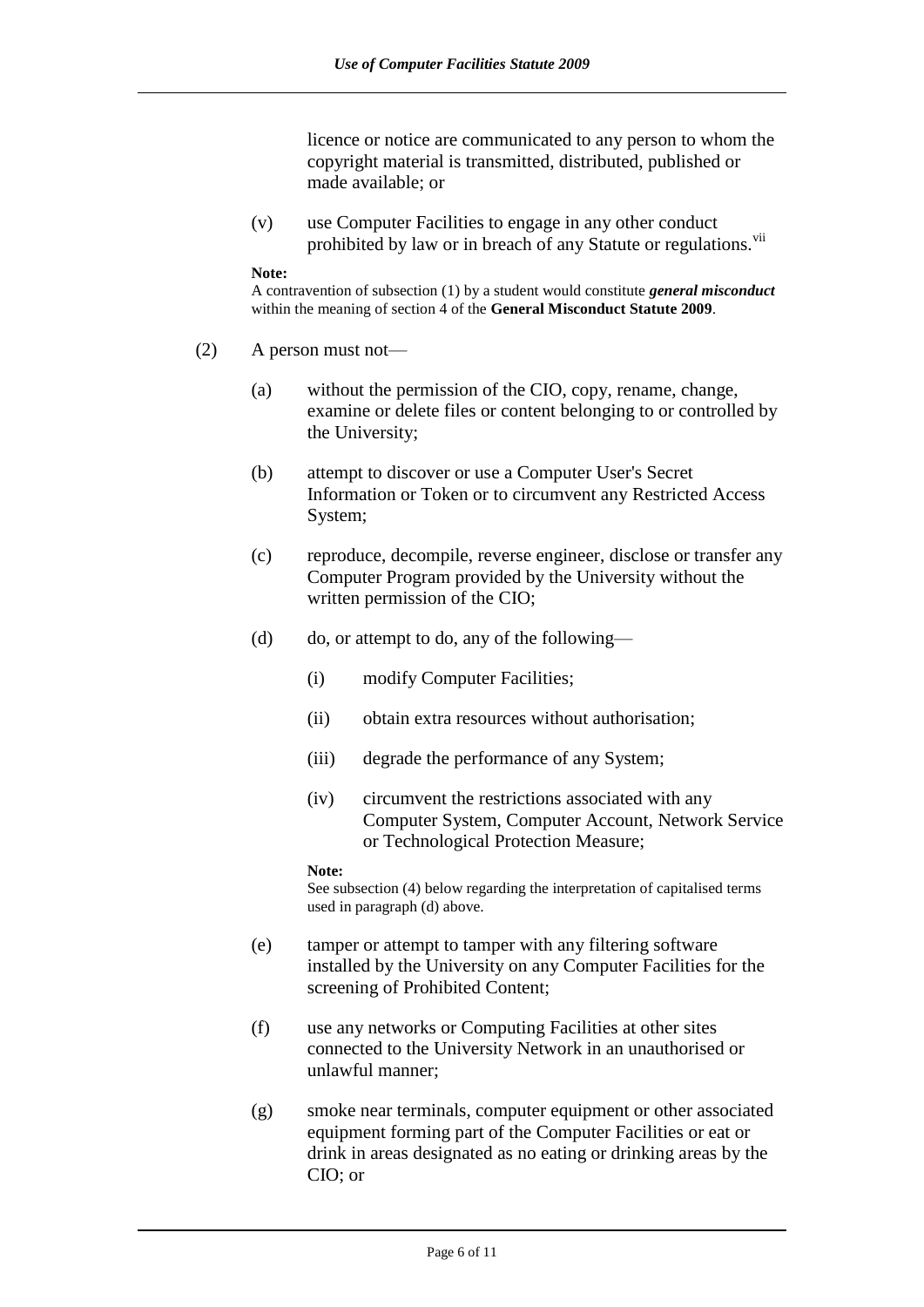(h) access or attempt to access the electronic mailbox of a Computer User unless authorised by the University.

### **Note:**

A contravention of subsection (2) by a student would constitute *general misconduct* within the meaning of section 4 of the **General Misconduct Statute 2009**.

- (3) The CIO shall determine what is an authorised manner for the purposes of subsection  $(1)(f)$  and  $(2)(f)$  by issuing determinations from time to time with prospective effect. Such determinations may be of general application or pertain to specified conduct or to a class of or to particular Computer Users.
- (4) In subsection (2)(d), *Computer System*, *Computer Account*, *Network Service, System* and *Technological Protection Measure* mean any such thing forming part of the Computer Facilities.
- (5) Each of the provisions of subsections (1) and (2) must be construed independently of each other and do not limit one another.

### **7. Conditions to which use of Computer Facilities is subject**

- (1) The use by a Computer User of the University's Computer Facilities is subject to the following conditions—
	- (a) the University provides the Computer Facilities without any express or implied guarantees as to—
		- (i) the accuracy of computational results and output;
		- (ii) computer availability or computer performance;
		- (iii) network availability, network bandwidth or network performance; or
		- (iv) the compatibility between the University Computer Facilities and any Computer Program, device or any other information technology hardware or software installed by the Computer User and which is not part of the University's standard operating environment.
	- (b) the University is not responsible for—
		- (i) any consequences arising from the inaccuracy of any information generated or transmitted through the use of Computer Facilities; or
		- (ii) the loss or corruption of any information or Computer Program stored in or sent or provided to or entered into any Computer Facilities;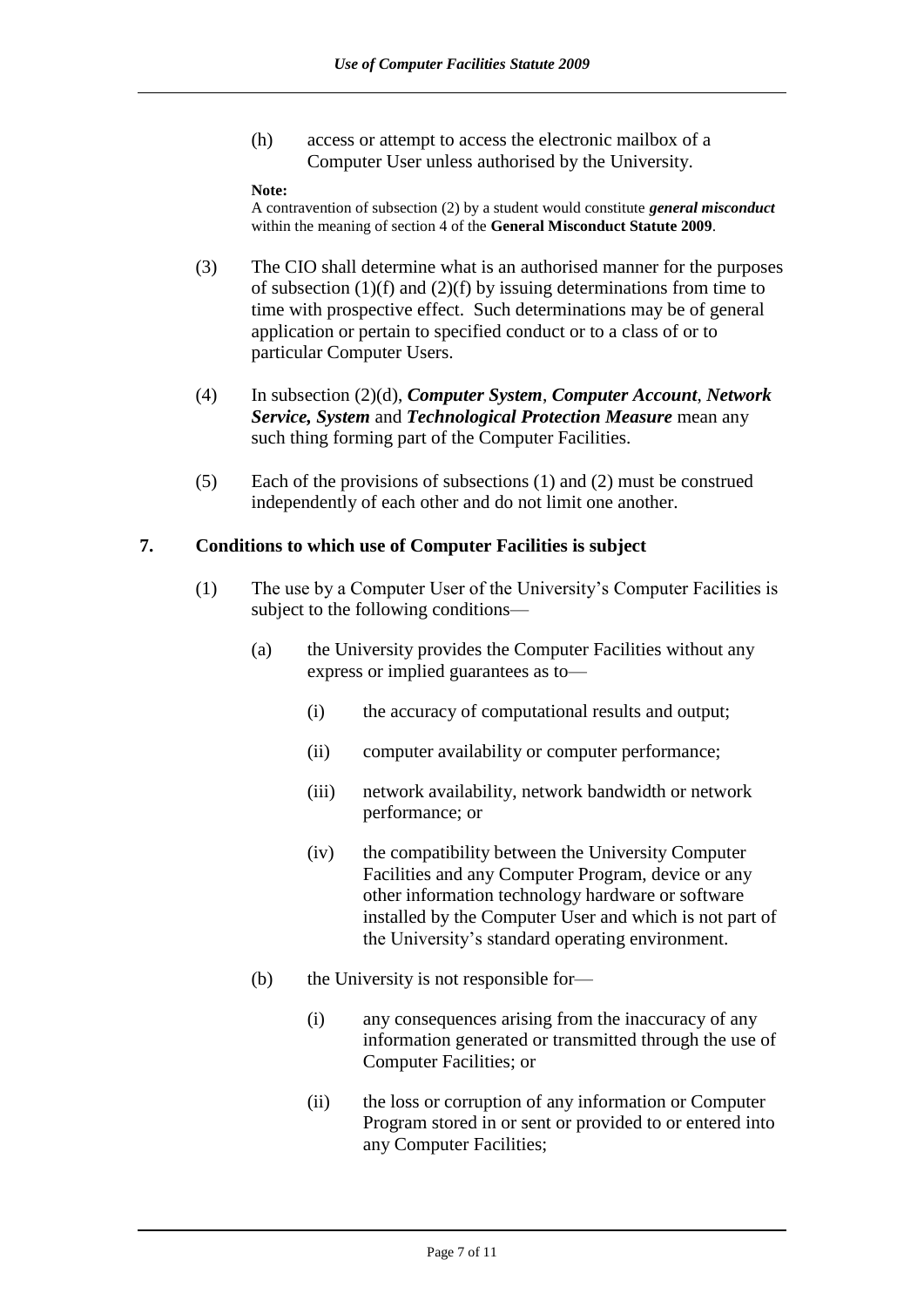- (c) notwithstanding the operation of standard back up procedures on central Computer Facilities, each Computer User is responsible for the maintenance of duplicates of any information or Computer Program belonging to the Computer User;
- (d) the University may apply any Computer Program upgrades and configuration as the University deems necessary to ensure that a Computer User's personal device (including without limitation a Computer User's personal laptop) is upgraded or configured to an acceptable level for connection to the University's Computer Facilities.
- (3) The University is not liable to—
	- (a) a person for any loss or damage arising from the use of Computer Facilities by that or any other person; and
	- (b) a Computer User for any damage caused to the Computer User's personal device as a result of the application of a Computer Program upgrade or configuration referred to in subsection  $(2)(d)$ .

# **8. Connection of hardware to Networking Facilities**

A person must not connect computer hardware to the University's Network unless otherwise permitted under the University Procedures and Policies or unless the person has obtained the written approval of the CIO.

# **9. Withdrawal of facilities**

The University may withdraw the availability of any Computer Facilities without notice and without liability despite the terms of any agreement concerning use of the Computer Facilities.

# **10. Upgrading of facilities**

The University may upgrade any Computer Facilities from time to time as required in the manner determined by its officers and shall determine the time and manner of notification of any such upgrades to Computer Users.

# **11. Monitoring and examination of use of Computer Facilities**

For the purpose of ensuring compliance with applicable laws, Statutes and regulations, the University Policies and Procedures and to maintain a secure and effective computing environment, the University may, at any time—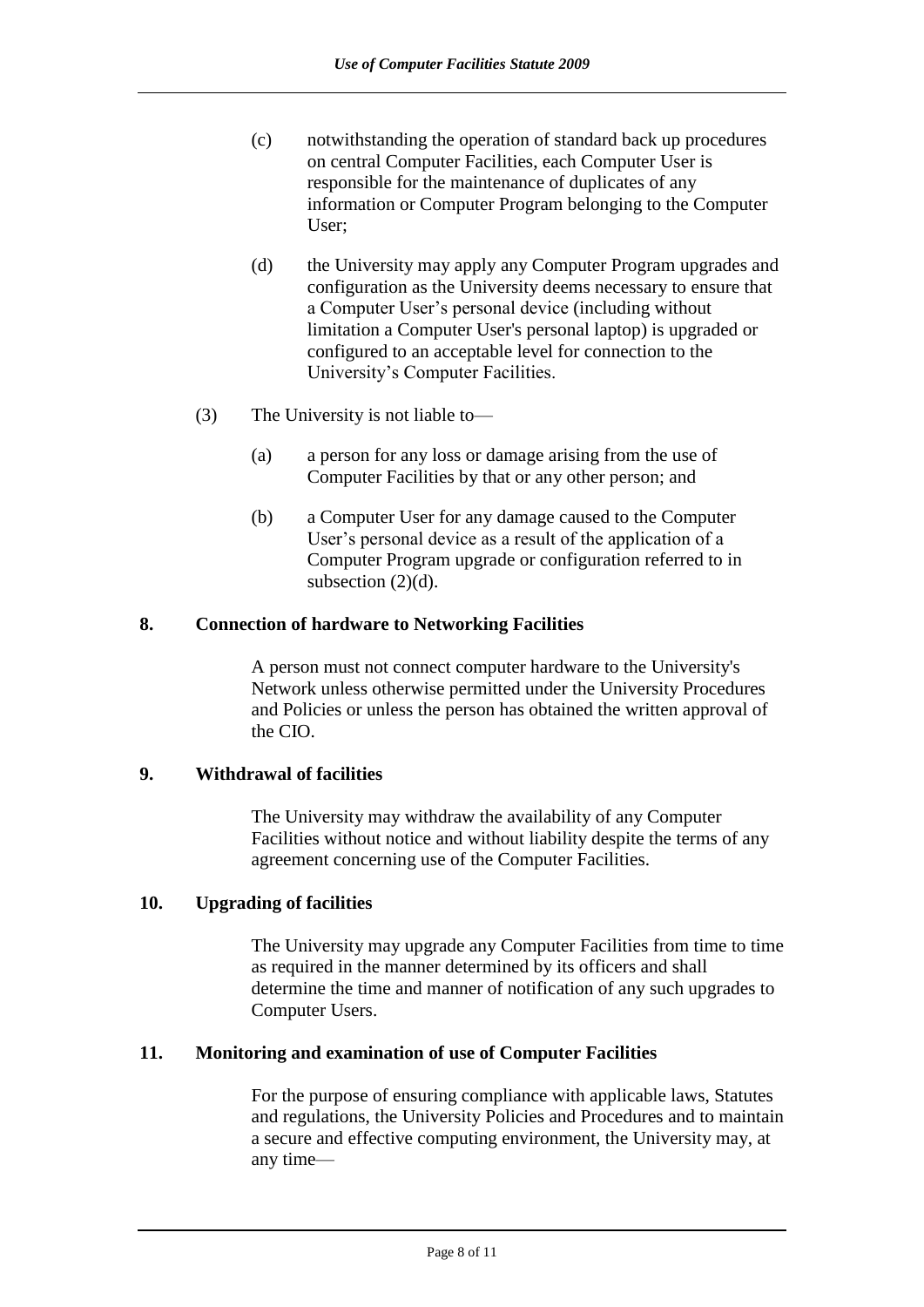- (a) monitor, copy and examine all computer files and electronic mailboxes of individual Computer Users; and
- (b) monitor all usage of Computer Facilities.

# **12. Enforcement**

- (1) If the CIO has reason to suspect that there is or has been a breach of this Statute, the CIO may immediately and without notice—
	- (a) suspend a Computer User's access to Computer Facilities; and
	- (b) do one or both of the following—
		- (i) isolate an item of computer equipment, whether belonging to the University or not, which the CIO reasonably suspects is being or was used in breach of this Statute;
		- (ii) impound an item of computer equipment, whether belonging to the University or not, which the CIO reasonably believes will afford evidence of a breach of this Statute.
- (2) If the CIO, after initial investigation, is satisfied that—
	- (a) no breach of this Statute can be substantiated; or
	- (b) a breach of this Statute has occurred, but that any such breach is a minor one—

the CIO must terminate the suspension and, as soon as practicable—

- (c) if an item of computer equipment was isolated under subsection  $(1)(b)(i)$ , cease the isolation of that equipment; or
- (d) if an item of computer equipment was impounded under subsection  $(1)(b)(ii)$ , return the equipment to its owner.
- (3) If the Computer User is a student and the CIO after initial investigation determines that a breach of this Statute may have occurred and that the breach is not minor, the CIO shall—
	- (a) if the CIO is a general misconduct officer under the **General Misconduct Statute 2009**, deal with the matter in accordance with that Statute; or
	- (b) if the CIO is not a general misconduct officer under the **General Misconduct Statute 2009**, report the matter to a general misconduct officer.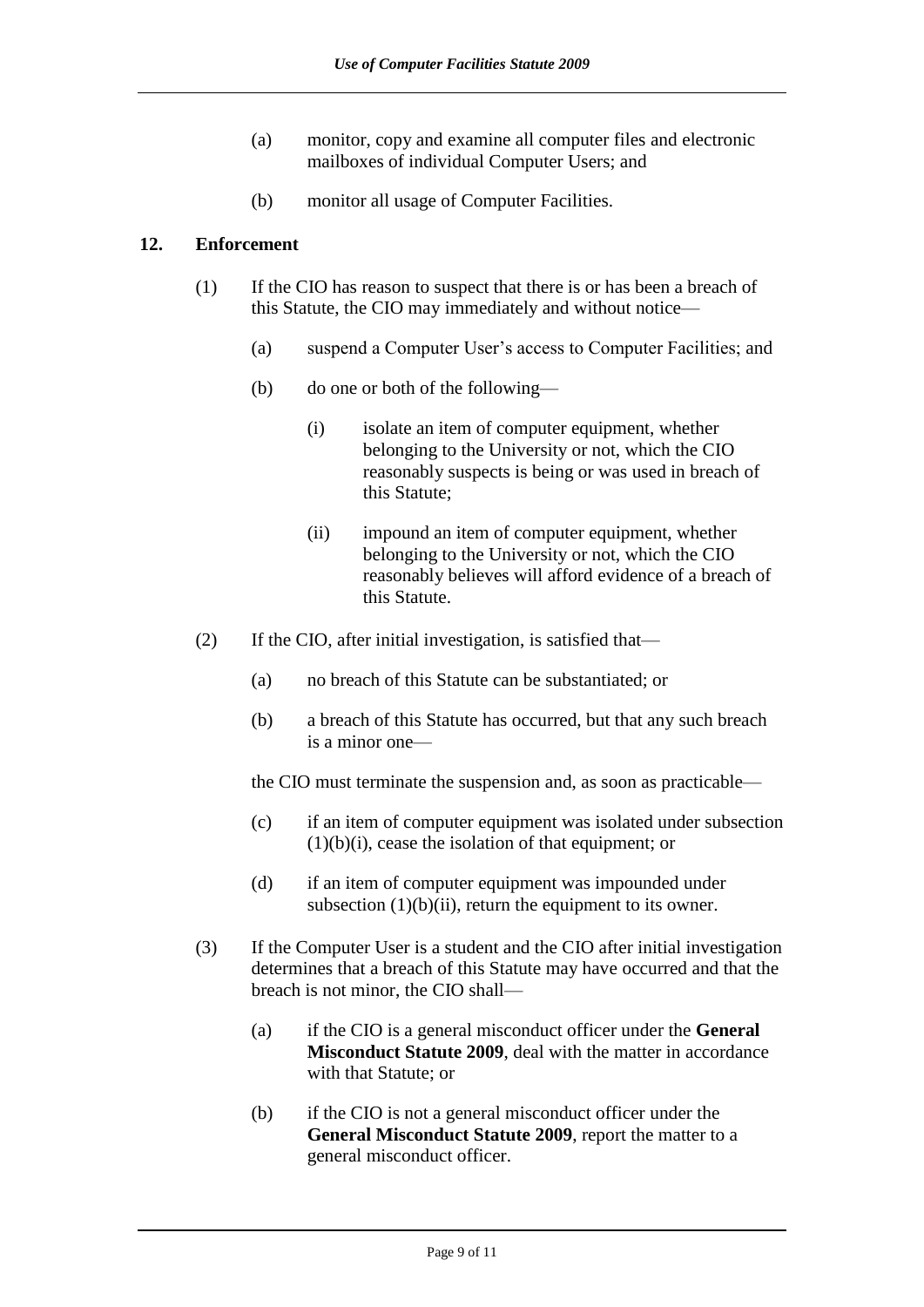- (4) If a suspected breach of this Statute is to be dealt with under the **General Misconduct Statute 2009**, a suspension under subsection (1) may, at the discretion of the CIO, remain in force until the suspected breach has been dealt with under that Statute.
- (5) If, after initial investigation, the CIO reasonably suspects that a breach of this Statute may have been committed by a Computer User who was a member of staff at the time of the suspected breach, the CIO must deal with the matter in accordance with the applicable industrial Award or Agreement, or where no Award or Agreement applies, as determined by the CIO (Personnel).
- (6) Any computer equipment impounded under subsection  $(1)(b)(ii)$  and retained as evidence for use in any proceedings against a Computer User under this Statute or the **General Misconduct Statute 2009** must be returned to the Computer User as soon as practicable after the conclusion of those proceedings.

# **13. Powers etc. not to be in derogation**

Nothing in this Statute derogates from any powers or remedies which may be available to the University under any other Statute or any regulations or under any other law.<sup>viii</sup>

## **14. Regulations**

- (1) The Council may make regulations—
	- (a) for or with respect to or providing for-
		- (i) the control and use of Computer Facilities provided by the University; and
		- (ii) any other matter or thing for the purposes of this Statute; and
	- (b) amending or revoking any regulations made under this Statute.
- (2) A regulation made by the Council under this section may be limited in application to a specified campus of the University or a specified location within a campus of the University.
- (3) The Council must ensure that regulations made under this Statute are promulgated by having the regulations displayed on an official notice board of the University for a period of at least 14 days.
- (4) For the purposes of determining when regulations made under this Statute come into full force and effect within the meaning of section 32(2)(a) of the Act, the regulations are taken to have been promulgated in accordance with sub-section (3) at the start of the first